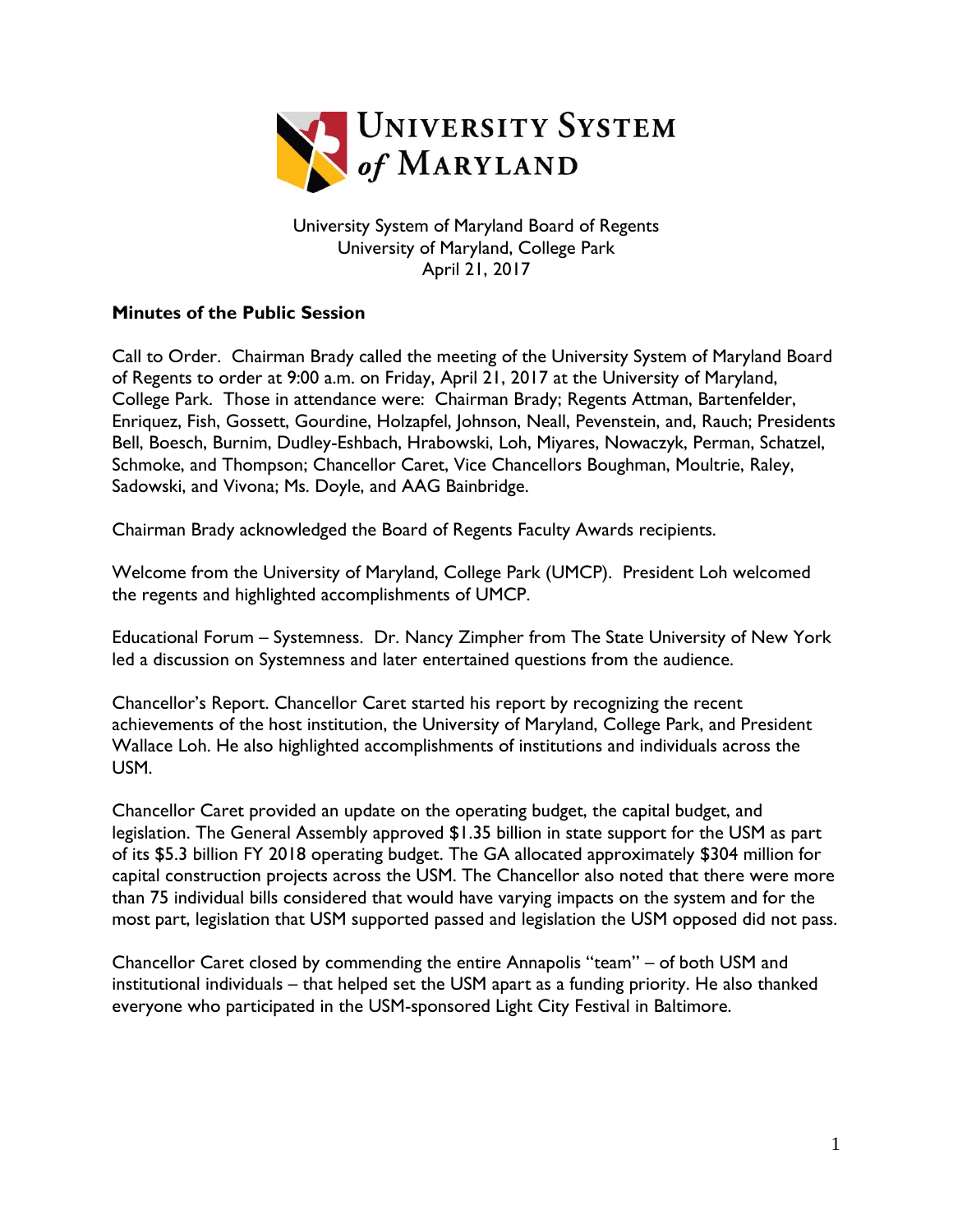- 1. Report of Councils
	- a. Council of University System Presidents (CUSP). Dr. Perman presented the CUSP report. CUSP met on March 6th and topics discussed included OAG staff retention and support, the legislative session and FY 18 budget, a workforce development initiative, freedom of speech, impacts of New Administration funding decisions, the compensation study, enhancing systemness and establishing an enrollment management model, infrastructure projects, the biennial nonexempt market salary survey report, the New Administration's immigration orders, and a master events calendar. CUSP also met by phone on April 5th and topics for that meeting included an update on the legislative session and budget, revisions to the proprietary research policy, a more robust partnership between the NSA and USM, the Baltimore City Youthworks program, how R&D will be affected by the new administration's budget, updates to the enrollment projection process, USM's involvement with the BioHealth Innovation Partnership, and an update on the Sibson Consulting Report.
	- b. University System of Maryland Student Council (USMSC). Mr. Kirk presented the USMSC report. The USMC participated in the USM Advocacy Day in Annapolis in February. The Council will be meeting on April 23rd at the Universities at Shady Grove where they will hear from the executive director of the University System of Maryland & Affiliated Institutions Library Consortium.
	- c. Council of University System Staff (CUSS). Ms. Larkins presented the CUSS report. CUSS met in January. She highlighted the ongoing efforts of the BOR Staff Awards and Recognition Committee and noted that all 12 institutions submitted nominations. Ms. Larkins provided an update about USM Council Advocacy Day, as well as information from the Chancellor's liaison.
	- d. Council of University System Faculty (CUSF). Dr. Kauffman presented the CUSF report. CUSF held two Council meetings and three ExCom meeting since the last BOR meeting. Topics discussed included the changing professorship, approval of the CUSF logo, a motion supporting open access dissemination of scholarship, social media, textbook lead time, and the STRIDE program at UMBC. Dr. Kauffman also thanked Virletta Bryant, Past Chair of CUSF, for her service as she has resigned from her position at CSU. He also noted that Chairman Brady will be attending the February CUSF meeting.
- 2. Consent Agenda. The Consent Agenda was presented to the regents by Chairman Brady. He asked if there were any items on the agenda that should be removed for further discussion. There were no requests to remove any items; therefore, Chairman Brady moved and Regent Johnson seconded the motion to accept the consent agenda; it was unanimously approved. The items included were:
	- a. Committee on Education Policy and Student Life
		- i. Approval of meeting minutes from March 28, 2017 Public Session
		- ii. New Academic Program Proposals
			- 1. Frostburg State University: Master of Science in Nursing (MSN)— Nurse Practitioner with Concentrations in Family Nurse Practitioner and Psychiatric & Mental Health Nurse Practitioner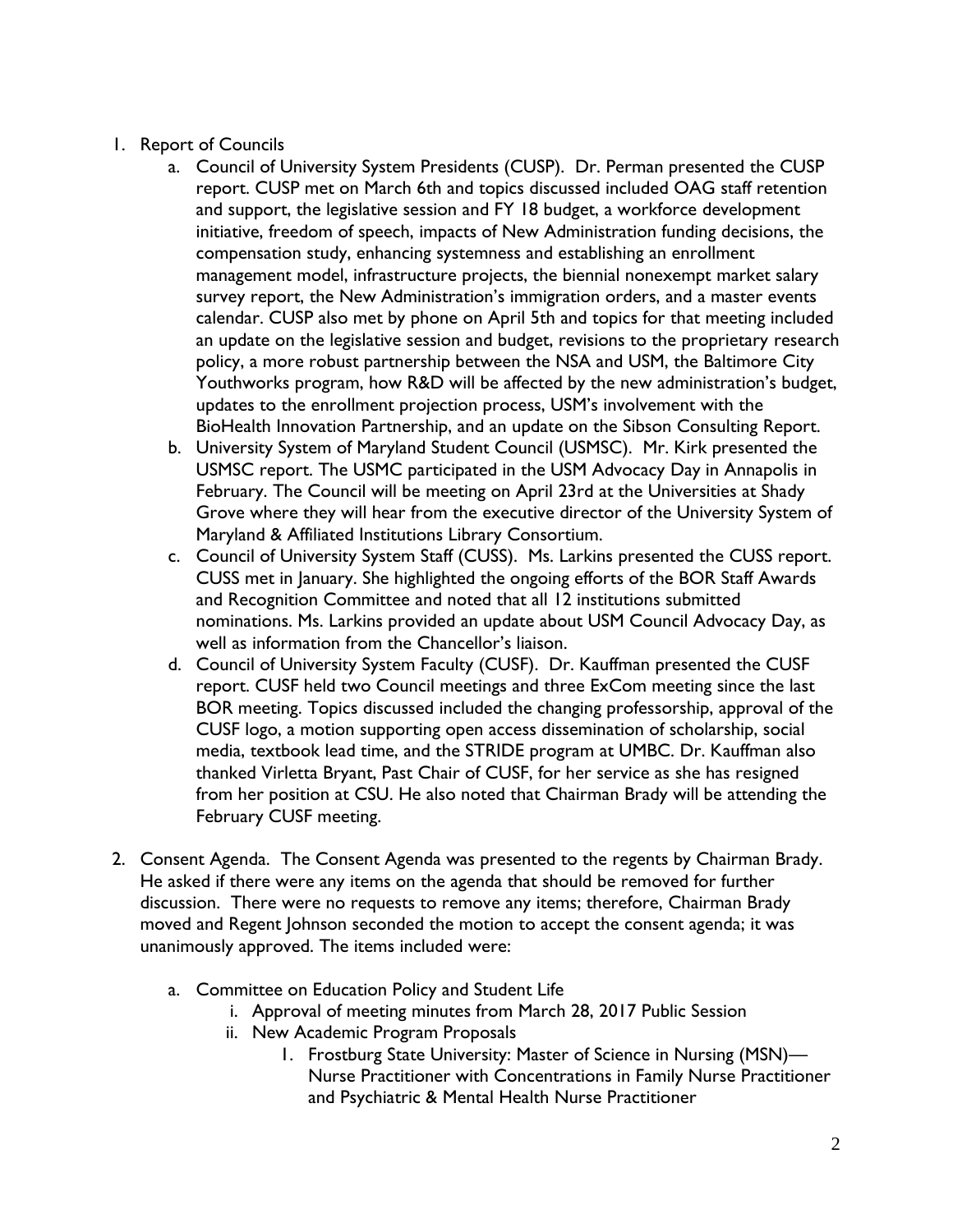- iii. Overview of Undergraduate Success in the USM
	- 1. SAT Percentile Distribution of First-time Undergraduates
	- 2. Retention and Graduation Rates of First-time, Full-time Degree-Seeking Undergraduates
	- 3. Transfer Students to the University System of Maryland: Patterns of Enrollment and Success
- iv. New Program 5-Year Enrollment Review
- v. Response to Federal Immigration Issues
- vi. Langenberg Lecture Announcement
- b. Committee of the Whole
	- i. Approval of meeting minutes from February 17, 2017 Public and Closed **Sessions**
- c. Committee on Audit
	- i. Approval of meeting minutes from April 3, 2017 Public and Closed Sessions
	- ii. Revision of the Committee on Audit's Charter
- d. Committee on Organization and Compensation
	- i. Approval of meeting minutes from February 27, 2017 and March 30, 2017 Public and Closed Sessions
	- ii. Revisions to BOR Policies:
		- 1. VI-13.00 Policy on Campus Emergency Planning, Preparedness, and Response
			- a. Current Policy
			- b. Proposed Revisions
			- c. Analysis of Current vs. Revised
		- 2. VII-5.01 Policy on the Five-Year Review of USM Presidents
- e. Committee on Economic Development and Technology Commercialization
	- i. Approval of meeting minutes from March 30, 2017 Public Session
- f. Committee on Finance
	- i. Approval of meeting minutes from March 30, 2017 Public and Closed **Sessions**
	- ii. University of Maryland, Baltimore: Facilities Master Plan Update
	- iii. USM Enrollment Projections: 2017-2026
	- iv. University System of Maryland: Self-Support Charges and Fees for FY 2018
	- v. Biennial Nonexempt Market Salary Survey Report—Nonexempt Salary Structure Adjustment for FY 2018-2019
	- vi. University of Maryland, Baltimore: Authorization for President and Vice President for Enterprise and Economic Development to Serve on Steering Committee of Affiliated Business Entity
	- vii. University of Maryland, Baltimore: Dental Student Clinics Management **Contract**
	- viii. University of Maryland, Baltimore: Sale of Properties on W. Pratt Street